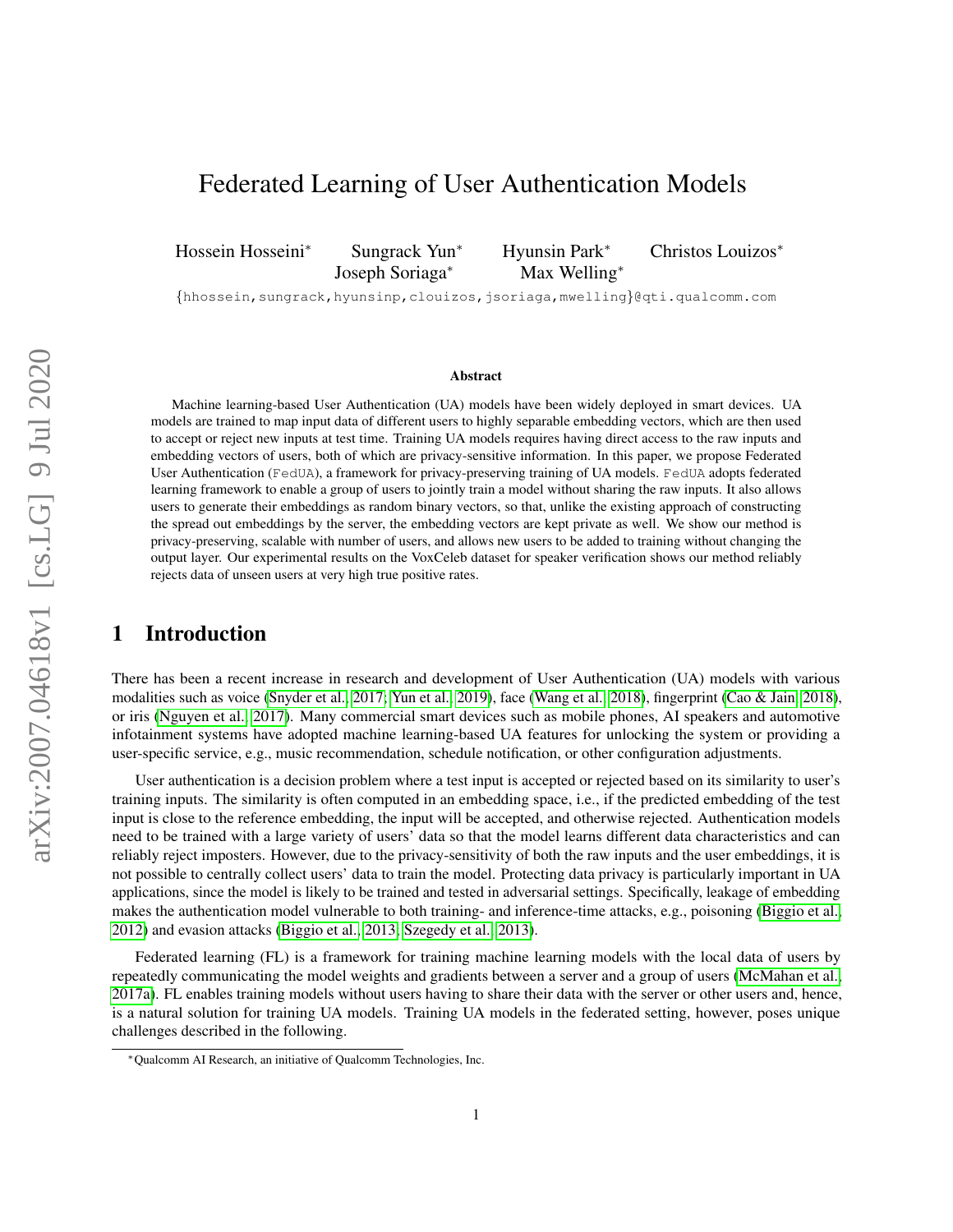In federated learning of supervised models, typically it is assumed that users have access to pairs of inputs and outputs. In most cases, for any given input, the output is naturally derived from user interactions or can be easily obtained. For example, in the next-word prediction task, the output is simply the next word typed by the user [\(Hard](#page-8-3) [et al., 2018\)](#page-8-3). In distributed training of UA models, however, the embeddings are not pre-defined. Moreover, even when users know their own embeddings, they need to have access to the embeddings of other users, so that the model can be trained to assign predicted embeddings to be not only close to the reference one, but also far away from other embeddings.

In this paper, we propose Federated User Authentication (FedUA), a scalable and privacy-preserving framework for training UA models. Our contributions are summarized in the following.

- We develop a new approach for UA, where instead of learning the spread out embeddings, users *construct* the embeddings with high expected minimum separability. We propose to use random binary vectors, with the length of the vectors being determined by the server such that the minimum distance between embeddings is more than a pre-determined value with high probability. Each user then trains the model to maximize the correlation of the model outputs with their embedding vector. After training, a test input is accepted if the distance of the predicted embedding to the reference one is less than a threshold, and otherwise rejected. We develop a "warm-up phase" to determine the threshold independently for each user, in which a set of inputs are collected and then the threshold is computed so as to obtain a desired True Positive Rate (TPR).
- We show our framework is privacy-preserving and addresses the security problems of existing approaches where embeddings are shared with other users or the server [\(Yu et al., 2020\)](#page-9-6). Moreover, we show that using random binary embeddings enables training the UA models with significantly smaller output size than the number of users, and also allows new users to be added to training after training started without the need to change the output layer. Finally, our method has the advantage that no extra coordination is needed among users or between the users and the server apart from the communications done usually in the FL setting.
- We present experimental results of our method on VoxCeleb dataset [\(Nagrani et al., 2017\)](#page-9-7) for speaker verification. We train the models with the speech data of a subset of users (658 out of 1, 251 users) and evaluate the authentication performance on the data of the rest of users. We show the models trained in the federated setting achieve high TPR at very low False Positive Rates (FPR) with different lengths of embedding vectors,  $n_e$ . For example, with a TPR of 80%, we obtained FPRs of 0.27%, 0.18% and 0.16% on data of new users for  $n_e = 128, 256$  and 512, respectively.

# 2 Background

In this section, we provide a background on training classifiers with Federated Learning (FL) and also machine learning-based User Authentication (UA) models.

#### 2.1 Federated Supervised Learning

Consider a setting where a set  $U = \{u_1, \dots, u_n\}$  of n users want to train a supervised model  $F_w$  on their data. In FL, a server coordinates with the users to train a model in a privacy-preserving way, i.e., the data of each user will not be shared with the server or other users. Several methods have been proposed for training classifiers in the federated setting [\(Kairouz et al., 2019\)](#page-9-8). The widely-used Federated Averaging framework, also called FedAvg, is described in Algorithm [\(1\)](#page-2-0) [\(McMahan et al., 2017a\)](#page-9-5).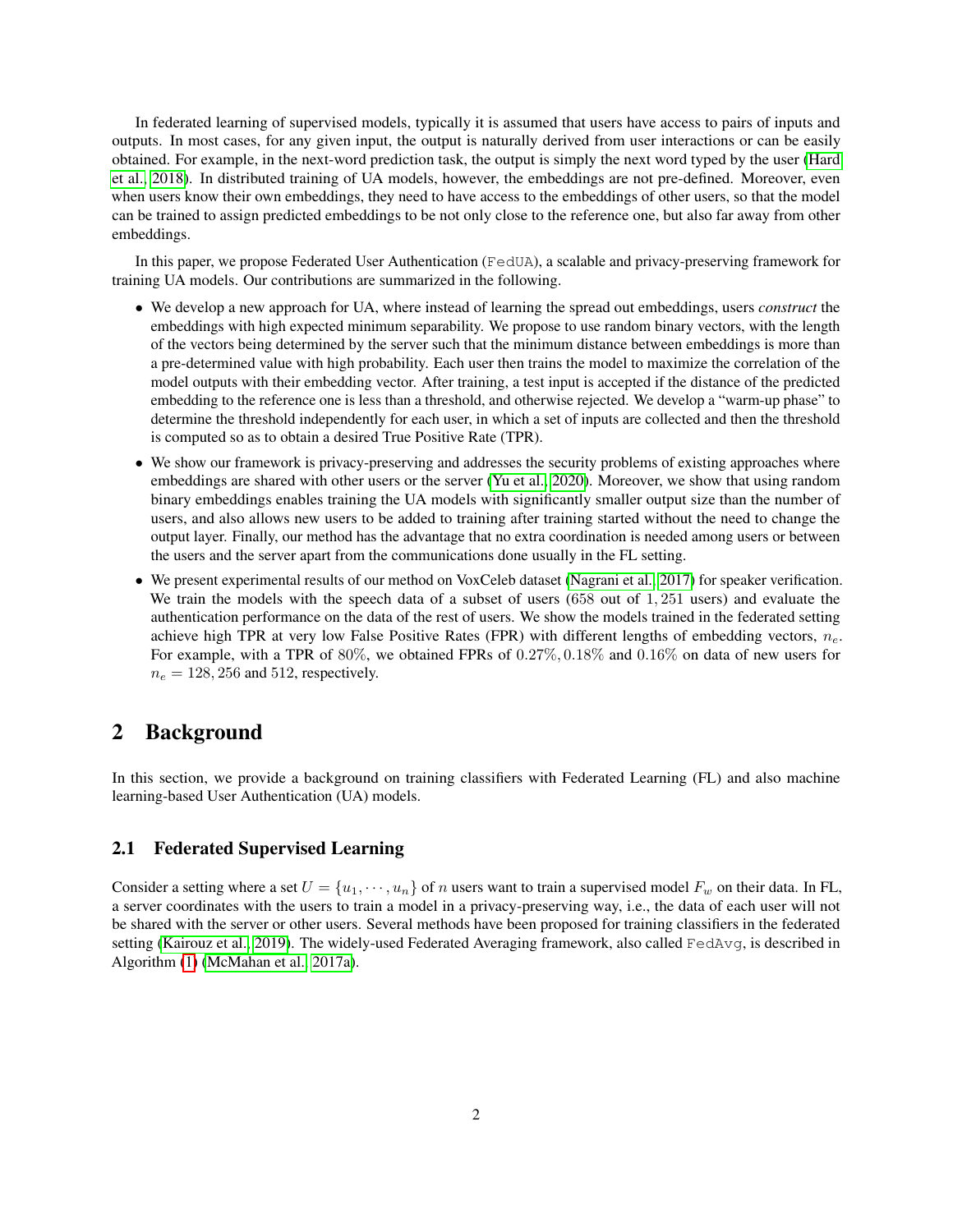<span id="page-2-0"></span>Algorithm 1 [\(McMahan et al., 2017a\)](#page-9-5) FedAvg. *n* is the number of users, *c* is the fraction of users selected for each round, and  $D_u$  is the dataset of user u with  $n_{s,u}$  samples.

#### FedAvg:

**Server:** Initialize  $w_0$ **Server:**  $m \leftarrow \min(c \cdot n, 1)$ for each global round  $t = 1, 2, \ldots$  do **Server:**  $S_t \leftarrow$  (random set of m users) **Server:** Send  $w_{t-1}$  to users  $u \in S_t$ Users  $u \in S_t$ :  $w_t^u, n_{s,u} \leftarrow$  UserUpdate $(w_{t-1}, D_u)$ Server:  $w_t \leftarrow \frac{\sum_{u \in S_t} n_{s,u} w_t^u}{\sum_{u \in S_t} n_{s,u}}$ 

UserUpdate(w, D): // *Done by users*  $\mathcal{B} \leftarrow$  (split D into batches of size B) for each local epoch i from 1 to  $E$  do for batch  $b \in \mathcal{B}$  do  $w \leftarrow w - \eta \nabla \ell(w; b)$ return w and  $|D|$  to server

### 2.2 User Authentication with Machine Learning

User authentication is a decision problem where a test input is accepted (reference user) or rejected (imposter user) based on the characteristics of input data. The authentication is done by comparing an error value with a threshold  $\tau$  as:

<span id="page-2-1"></span>
$$
d(\mathbf{x}_{\text{ref}}, x') \mathop{\gtrless}^{\text{reject}} \tau, \tag{1}
$$

where d is a distance function,  $x_{ref}$  is the set of training inputs and  $x'$  is the test sample.

The distance is usually computed in an embedding space. Let  $\mathbf{x} = \{x_i\}$  and  $\mathbf{y} = \{y_i\}, i \in \{1, ..., n\}$ , be the set of inputs and embedding vectors, respectively, where  $x_i = \{x_{ij}\}\$ ,  $j \in \{1, ..., n_{s,i}\}\$ , and  $n_{s,i}$  is the number of training samples of user i. The UA model  $F_w$  with parameters w is trained to minimize the distance of the output of the model on  $x_{ij}$  with the embedding vector  $y_i$ , and maximize the distance to other embeddings  $y_k, k \neq i$ . The loss function is defined as follows:

$$
\ell(\mathbf{x}, \mathbf{y}; w) = \sum_{i} \ell(x_i, y_i; w), \text{ where } \ell(x_i, y_i; w) = \frac{1}{n_{s,i}} \sum_{j} \left( d(y_i, F_w(x_{ij})) - \lambda \sum_{k \notin i} d(y_k, F_w(x_{ij})) \right). \tag{2}
$$

At test time and for user i, a sample x' is accepted if  $d(y_i, F_w(x')) \leq \tau$ .

# 3 User Authentication with Federated Learning

In this section, we first outline the privacy requirements of UA applications and then review the challenges of training UA models in the federated setting.

### <span id="page-2-2"></span>3.1 Problem Statement

Authentication models need to be trained with a large variety of users' data so that the model learns different data characteristics and can reliably authenticate users. For example, speaker recognition models need to be trained with the speech data of users with different ages, genders, accents, etc., to be able to reject imposters with high accuracy.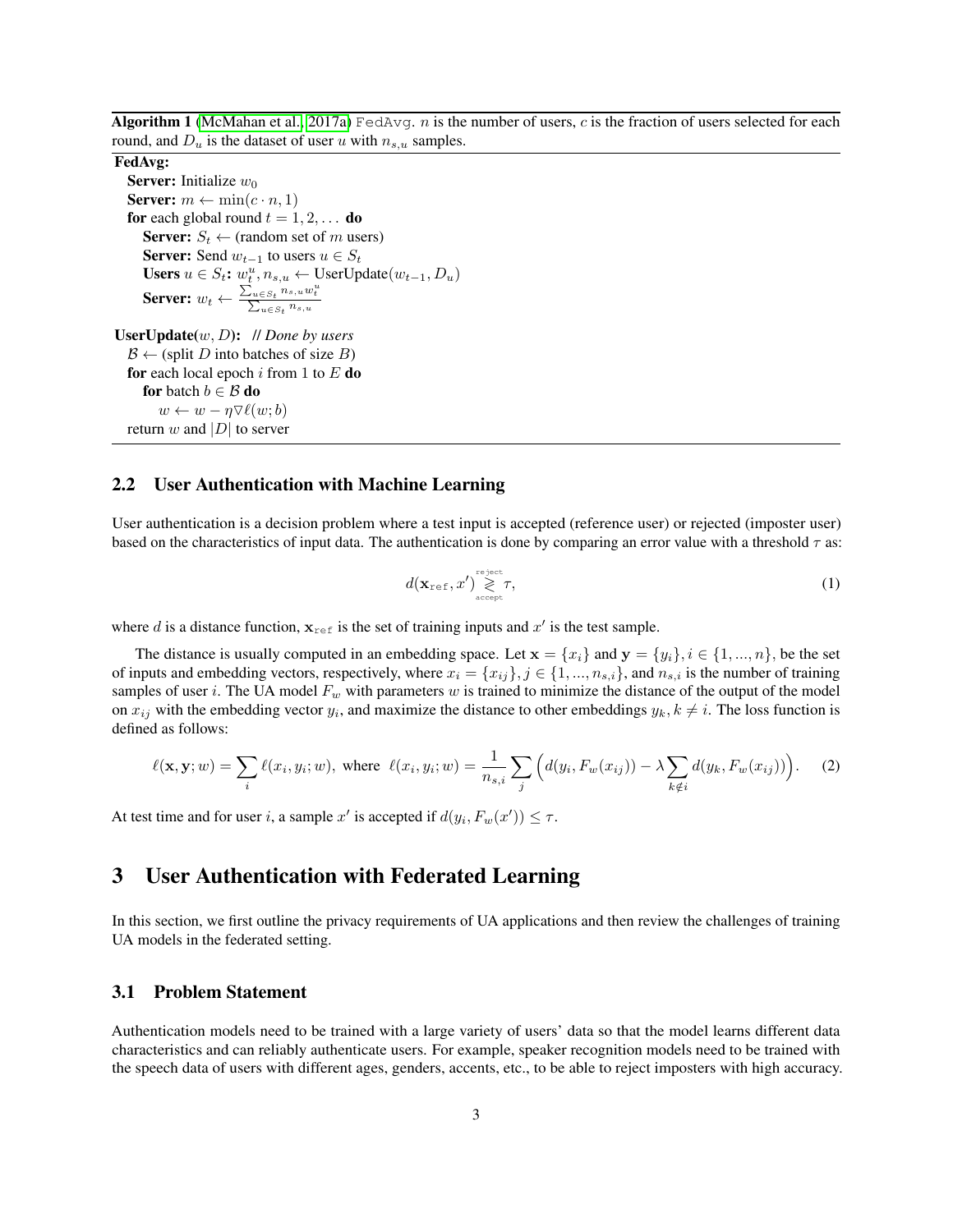One approach for training UA models is that a server collects the data of the users and trains the model centrally. This approach, however, is not privacy-preserving due to the need of having direct access to the personal data of the users. Protecting data privacy is particularly important in UA applications, where the model is likely to be trained and tested in adversarial settings.

In UA models, both the raw inputs and the embedding vectors are considered sensitive information. Specifically, sharing the raw inputs with the server, aside from exposing the user's identity, e.g., voice or face attributes, makes the model vulnerable to test-time attacks, e.g., by authenticating copies of the original inputs. The embedding vector also needs to be kept private since it is used to authenticate a user. Leakage of the embedding vector makes the authentication model vulnerable to both training- and test-time attacks as explained in the following.

- Poisoning attack [\(Biggio et al., 2012\)](#page-8-1): The server, in addition to the users' data, trains the model with data  $(x^*, y_t)$  for target user  $u_t$ . At test time, the model outputs  $y_t$  when queried with  $x^*$  and thus wrongly authenticates  $x^*$  as a true sample from user  $u_t$ .
- Evasion attack [\(Biggio et al., 2013;](#page-8-2) [Szegedy et al., 2013\)](#page-9-4): Attacks based on adversarial examples are known to be highly effective against deep neural networks [\(Carlini & Wagner, 2017\)](#page-8-4). In the context of UA models, when a target embedding vector is known, an evasion attack can be performed to slightly perturb any given input such that the predicted embedding matches a target embedding and thus is accepted by the model.

#### 3.2 Challenges

An alternative approach is using the FL framework, which enables training with data of a large number of users while keeping their data private by design. Training UA models in the FL setting, however, poses its own challenges described in the following.

Problem (1). In distributed training of UA models, the embedding vectors of users are not pre-defined. One approach to define embeddings is that the server assigns a unique ID to each user. Thus, user  $i$  trains the model with pairs of  $(x_{ij}, U_i)$ , where  $U_i$  is the corresponding one-hot representation of the user ID. This approach, however, has the following drawbacks:

- It is not privacy-preserving as the server knows the embedding vectors of users, which makes the model vulnerable against both training- and test-time attacks.
- It is not scalable because the size of the network output will be equal to the number of users. This is a major drawback especially in the FL setting because 1) model weights and gradients must be communicated many times between the server and the users, and 2) training and inference are usually done on resource-constrained local devices.
- The number of participants needs to be known beforehand. In typical FL settings, new users might join after training starts, hence the model design must allow for various numbers of users. However, with one-hot output encoding, the output length must be set before training and cannot be increased after training starts.

Problem (2). Even when each user knows its own embedding, they need to have access to embedding vectors of other users in order to train the model with the loss function defined in Equ. [\(2\)](#page-2-1). Due to privacy constraints, however, embeddings cannot be shared with other users or the server.

### 3.3 Related work: Federated Averaging with Spreadout (**FedAwS**)

The loss function defined in Equation [\(2\)](#page-2-1) causes the UA model to cluster training data such that the data of each user are placed near its corresponding embedding and far away from other embeddings. A recent paper [\(Yu et al., 2020\)](#page-9-6) observed that, alternatively, the model could be trained to maximize the pairwise distances between different embeddings. They then proposed Federated Averaging with Spreadout (FedAwS) framework, where the server, in addition to federated averaging, performs an optimization step on the embedding vectors to ensure that different embeddings are separated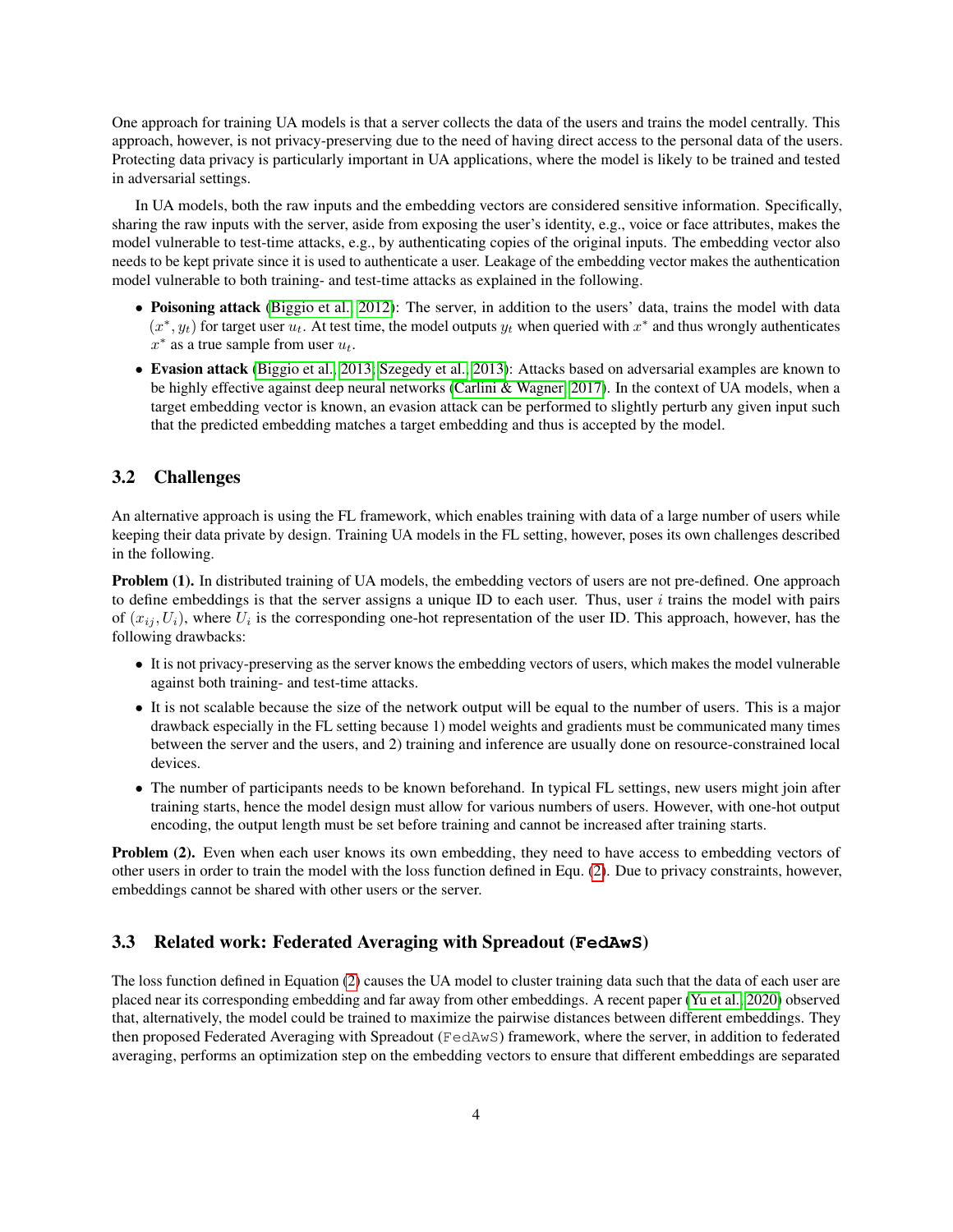from each other by at least a margin of  $\nu$ . In particular, in each round of training, the server applies the following geometric regularization:

$$
reg_{sp}(\mathbf{y}) = \sum_{u \in \{1, \cdots, n\}} \sum_{u \neq u'} (max(0, \nu - d(y_u, y_{u'})))^{2}.
$$
 (3)

FedAwS solves the problem of sharing embedding vectors with other users, but still requires sharing embeddings with the server, which seriously undermines the performance of UA models in adversarial settings, specifically against poisoning and evasion attacks as explained in [3.1.](#page-2-2) Hence, the question is how can we maximize the pairwise distances between embeddings in a privacy-preserving way? In the next section, we present our framework for addressing the challenges of training UA models in the federated setting.

# 4 Proposed Method

There are two main requirements for training UA models, 1) from the performance perspective, the embedding vectors must be highly separable [\(Yu et al., 2020\)](#page-9-6), and 2) the training method must be privacy-preserving, i.e., the raw inputs or the embedding vector may not be shared with other entities participating in training. In the following, we present Federated User Authentication (FedUA) framework and describe its properties.

#### 4.1 Federated User Authentication (**FedUA**)

We adopt the FL framework for training UA models since it is a natural choice for training machine learning models on the data of a large number of users without having direct access to the raw inputs. Moreover, in our proposal, users train the model with random embedding vectors generated prior to the training. We show the proposed method is privacy-preserving and also provides a high degree of separability between the embedding vectors.

**Training.** Let  $n_e$  be the length of the embedding vector. We propose to use random binary vectors as embeddings, i.e.,  $y_{ik} \sim \text{Ber}(p = 0.5)$ , where  $y_{ik}$  is the k-th element of the embedding vector of user i and  $\text{Ber}(p)$  is a Bernoulli distribution with probability p. In experiments, we observed that a Bernoulli distribution performs better than other choices of generating random vectors. A model with  $n_e$  binary outputs can be interpreted as an ensemble of  $n_e$  binary classifiers where each classifier independently splits users into roughly two equal groups. The length of the embedding vector is determined by the server such that the generated random vectors are sufficiently separable. We provide probabilistic lower bounds on the minimum distance of the embedding vectors of length  $n_e$  as a function of the number of users n.

For training, the output vector of the model is passed through a sigmoid layer to generate predicted embeddings  $\hat{y}$  in the range of  $[0, 1]$ . The user i trains the model to maximize the correlation of the predicted and true embeddings using the following loss function:

$$
\ell(x_i, y_i; w) = -\frac{1}{n_{s,i}} (2y_i - 1)^T \sum_j F_w(x_{ij}).
$$
\n(4)

The loss function is designed so as to encourage the predicted embedding vector to be high where  $y_{ij} = 1$  and similarly to be low where  $y_{ij} = 0$ .

Authentication. After training, each user deploys the model as a binary classifier to accept or reject a test sample. For an input x', the authentication is done by comparing the distance of the predicted embedding  $\hat{y} = F(x')$  to the reference embedding y with a threshold  $\tau$  as follows:

$$
d(y, \hat{y}) \mathop{\gtrless}^{\text{reject}} \tau,\tag{5}
$$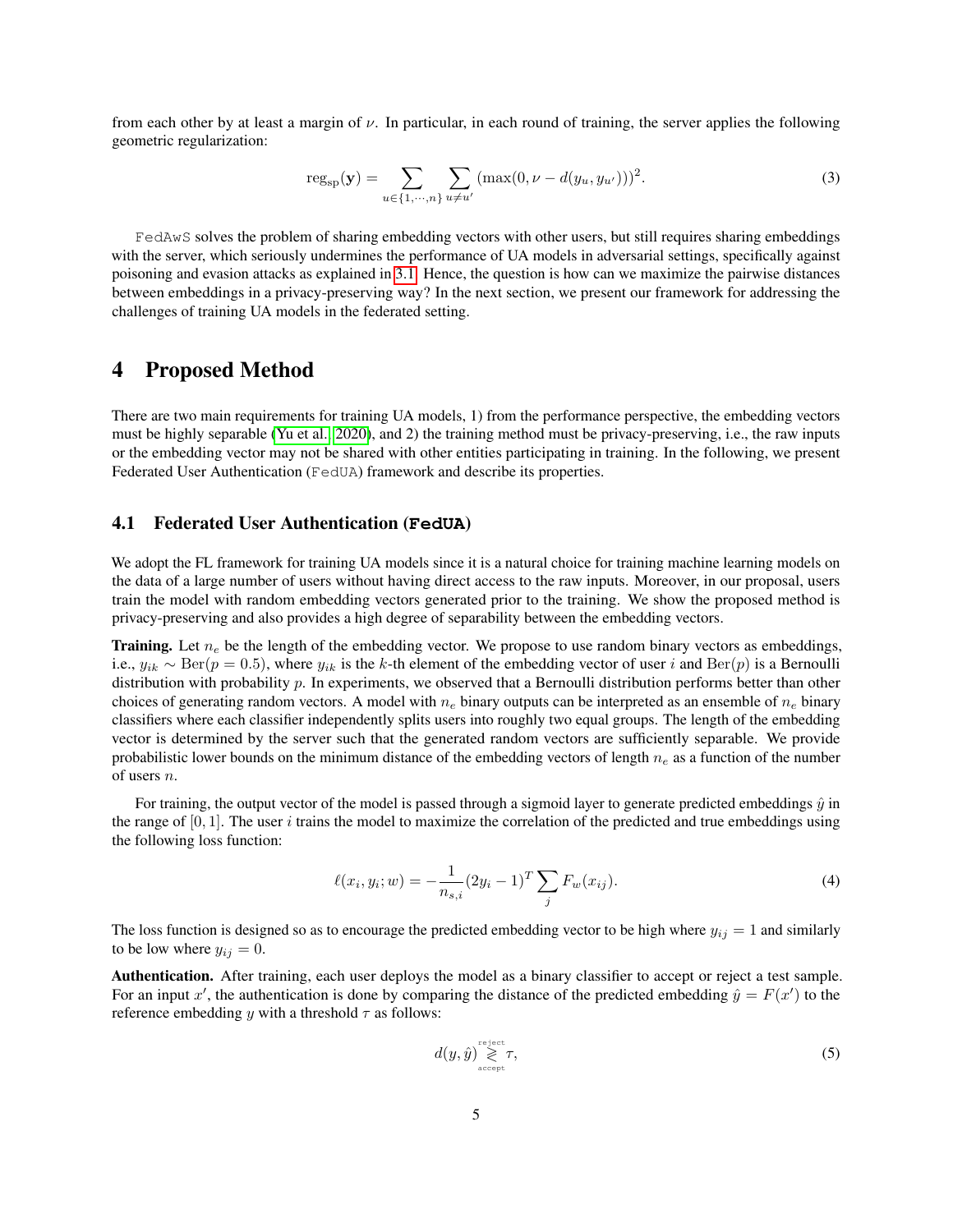<span id="page-5-0"></span>Algorithm 2 Federated User Authentication (FedUA). *n* is the number of users,  $D_u$  is the dataset of user u, y is the reference embedding, F is the trained model, r is the TPR,  $x'$  is a test sample, and FedAvg is described in Algorithm [\(1\)](#page-2-0).

#### Training:

**Server:** Determine length of embedding vectors,  $n_e$ . **Server:** Send  $n_e$  to all users **Each user:** Generate a random binary vector of length  $n_e$  as embedding vector Server and users:  $F \leftarrow \text{FedAvg}(D_u), u \in \{1, \cdots, n\}$ Return F

WarmUpPhase(F, y, r): // *Done by users* Collect inputs  $x'_j, j \in \{1, \dots, k\}$ Compute  $d_j = ||y - F(x'_j)||_2^2, j \in \{1, \dots, k\}$ Set  $\tau$  equal to the *i*-th smallest value in d where  $i = |k \cdot r|$ Return τ

Authentication $(F, y, \tau, x')$ : // *Done by users*  $e \leftarrow ||y - F(x')||_2^2$ if  $e \leq \tau$  then Return ACCEPT else Return REJECT

where  $d(y, \hat{y}) = ||y - \hat{y}||_2^2$ . The threshold is determined by each user separately in a warm-up phase, such that the True Positive Rate (TPR) is more than a value, say  $q = 90\%$ . The TPR is defined as the rate that the reference user is correctly authenticated. In the warm-up phase, k user inputs  $x'_j$ ,  $j = \{1, \dots, k\}$ , are collected and the corresponding distances to reference embedding,  $d_j = ||y - F(x'_j)||_2^2$ , are computed. The threshold is then set such that a desired fraction q of inputs are authenticated. Our proposed  $\text{FedUA}$  framework is described in Algorithm [\(2\)](#page-5-0).

#### 4.2 Analysis of **FedUA**

**Minimum distance between embeddings.** The following Lemma provides a probabilistic lower bound on  $d_{\min}$ .

**Lemma 1.** Let n be the number of users and  $n_e$  be the length of the embeddings. Let also  $d_{\min}$  be the minimum *Hamming distance between all embedding vectors. We have:*

<span id="page-5-1"></span>
$$
\Pr(d_{\min} \ge \tau) \ge \Pi_{k=0}^{n-1} \left( 1 - \frac{k \cdot V_{\tau}}{2^{n_e}} \right),\tag{6}
$$

*where*  $V_{\tau} = \sum_{d=0}^{\tau-1} \binom{n_e}{d}$ .

*Proof.* Note that  $V_\tau$  is the number of vectors with distance less than  $\tau$  to a given vector. We prove the lemma by induction. For  $n = 1$ , Equ. [\(6\)](#page-5-1) trivially holds. Assume it also holds for m. The probability that a new vector can be added such that  $d_{\min}$  will not decrease is  $1-\frac{\hat{V}}{2n_e}$ , where  $\hat{V}$  is the space occupied by Hamming spheres with radius  $\tau$  − 1 of previous m vectors. We have  $\hat{V} \leq m \cdot V_{\tau}$ , where  $m \cdot V_{\tau}$  is the overall occupied space assuming that previous Hamming spheres are disjoint. This completes the proof.  $\Box$ 

Using Equ. [\(6\)](#page-5-1), for a given number of users and desired minimum distance  $d_{\min}$ , the server can obtain  $n_e$  such that the minimum distance of random embedding vectors is more than  $\tau$  with probability of at least q.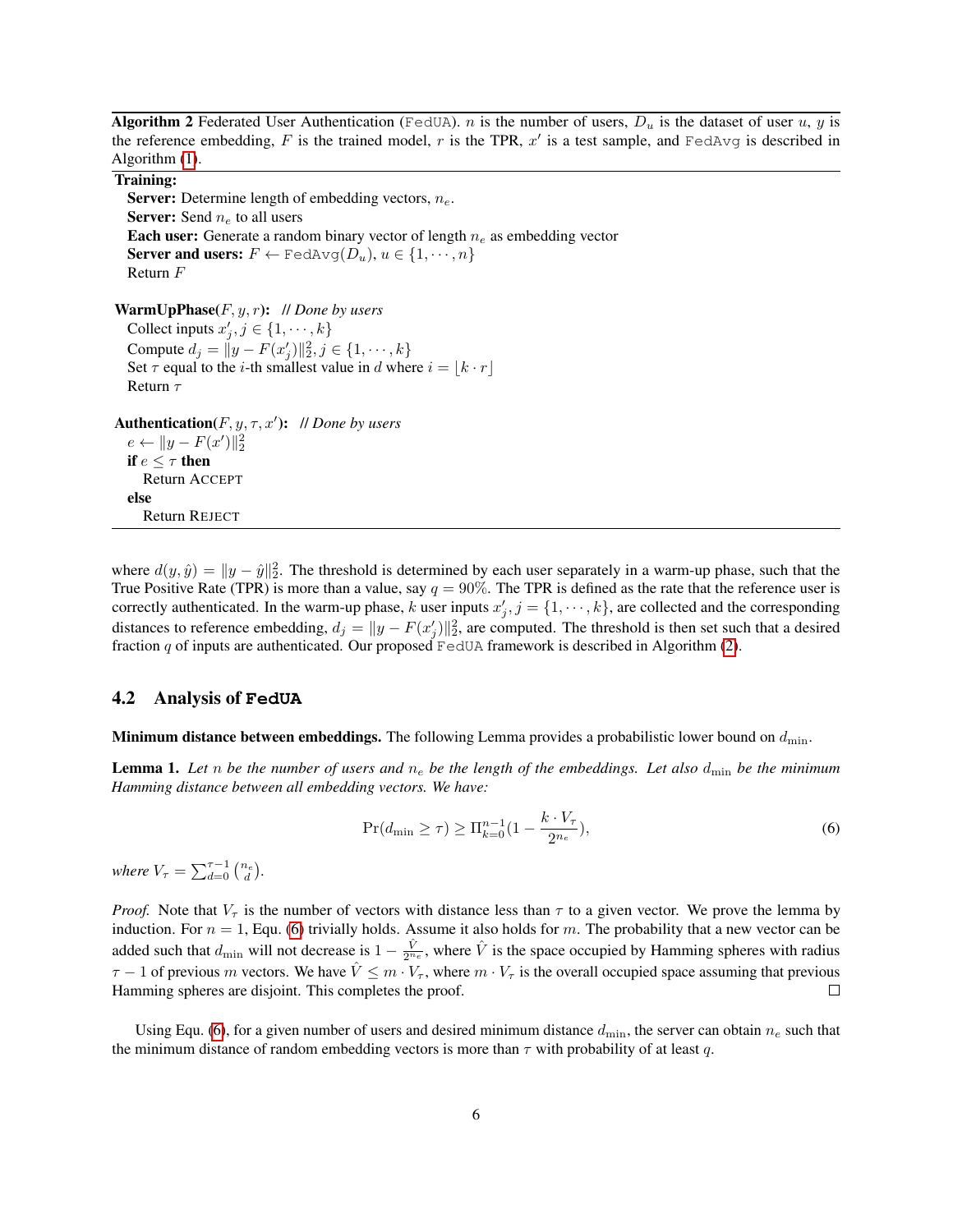Practical advantages. Using random binary embeddings enables training UA models with significantly smaller output size compared to the one-hot encoding and thus scales to a larger number of users. Moreover, our framework allows new users to be added to training after training started without the need to change the output layer. Although adding new users causes the effective pairwise minimum distance between embedding vectors to decrease, it helps the model performance by training with data of more users. Furthermore, the drop in minimum distance will not be significant either. As an example, assume  $n_e = 512$  and  $n = 1000, 2000$  and 5000. The median values of  $d_{\text{min}}$  over 10 experiments are  $d_{\text{min}} = 202,199$  and 196, respectively, implying that even doubling the of number users only slightly reduces the minimum distance. Finally, generating embeddings randomly does not need any coordination among the users or between the users and the server, apart from the communications done usually in the FL setting.

Security analysis. In our proposed framework, neither raw inputs nor the embeddings will be shared with the server or other users, which makes the model robust against poisoning and evasion attacks. Our method, however, inherits potential privacy leakage of FL methods, where users' data might be recovered from a trained model or the gradients [\(Melis et al., 2019\)](#page-9-9). It has been suggested that adding noise to gradients or using secure aggregation methods improve the privacy of FL [\(McMahan et al., 2017b;](#page-9-10) [Bonawitz et al., 2017\)](#page-8-5). Such approaches can be applied to our framework too.

# 5 Related Work

FL has been used in a variety of applications, such as mobile keyboard prediction [\(Hard et al., 2018;](#page-8-3) [Yang et al., 2018\)](#page-9-11), keyword detection [\(Leroy et al., 2019\)](#page-9-12), medical applications [\(Brisimi et al., 2018\)](#page-8-6) and wireless communications [\(Niknam](#page-9-13) [et al., 2019\)](#page-9-13). Apple has also said to use FL for the vocal classifier for "Hey Siri" [\(Apple, 2019\)](#page-8-7), the details of which however have not been published. To the best of our knowledge, our work is the first to explore using FL for privacy-preserving training of UA models.

Our approach of assigning a random binary vector to each user is related to distributed output representation [\(Se](#page-9-14)[jnowski & Rosenberg, 1987\)](#page-9-14), where a binary function is learned for each bit position. It follows [\(Hinton et al., 1986\)](#page-9-15) in that functions are chosen to be meaningful and independent, so that each combination of concepts can be represented by a unique representation. Another related method is distributed output coding [\(Dietterich & Bakiri, 1991,](#page-8-8) [1994\)](#page-8-9), which uses error-correcting codes (ECCs) to improve the generalization performance of classifiers, with the codes constructed such that the length of codewords is greater or equal to number of classes. We, however, use random binary vectors as user embeddings to enable privacy-preserving training of UA models in the federated setting. Moreover, we propose to generate vectors of length much smaller than the number of users to improve the scalability of the method to large number of users.

# 6 Experimental Results

In this section, we first describe the dataset, network and the training setup, and then provide the authentication results of UA models trained in federated setting.

### 6.1 Experimental Setup

Dataset. We evaluate the proposed FedUA framework on the VoxCeleb dataset [\(Nagrani et al., 2017\)](#page-9-7) which is created for large scale text-independent speaker identification in real environments. The dataset contains 1, 251 speakers' data with 45 to 250 number of utterances per speaker, which are generated from YouTude videos recorded in various acoustic environments.

For training UA models, usually only few samples are collected in one setting and the same environment. Hence, we selected speakers that had at least 20 samples from a single video, which resulted in 658 speakers. We used the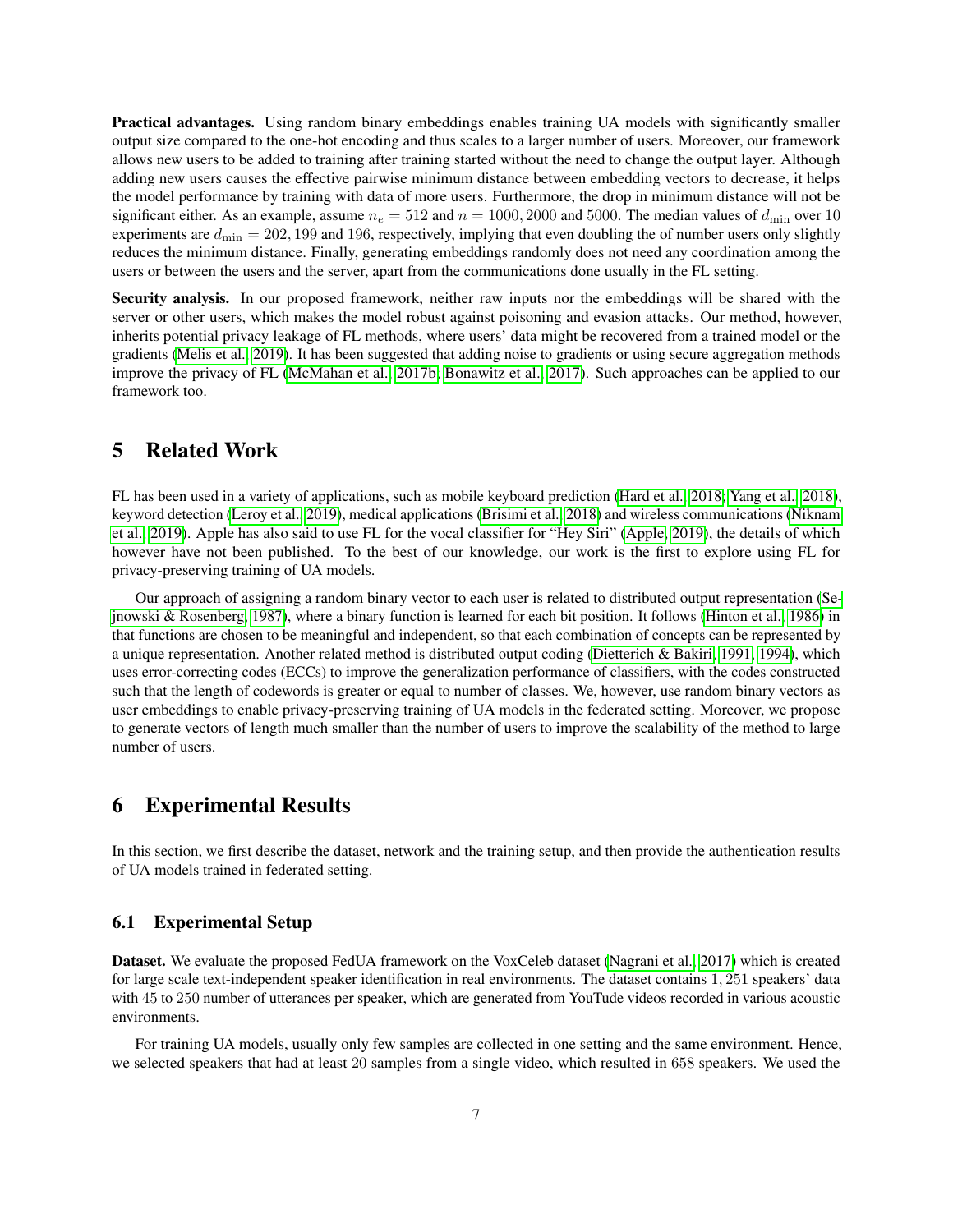<span id="page-7-0"></span>Table 1: Network architecture for UA model trained with speech data. conv1d  $(C, K)$  is one-dimensional convolutional layer with C output channels and kernel size of K, avg pool1d  $(r)$  is one-dimensional average pooling with downsampling rate of r, GN (G) is group normalization layer with G groups, FC  $(n_1, n_2)$  is fully-connected layer with  $n_1$ inputs and  $n_2$  outputs, and  $n_e$  is the length of the embedding vector.

| Layer                                                      | <b>Output Size</b>          |
|------------------------------------------------------------|-----------------------------|
| Input                                                      | $1 \times 2^{14}$           |
| conv1d $(2^6, 21)$ , relu, avg_pool1d $(2^3)$ , GN $(2)$   | $2^6 \times 2^{11}$         |
| conv1d $(2^8, 11)$ , relu, avg_pool1d $(2^5)$ , GN $(2)$   | $\overline{2^8} \times 2^6$ |
| conv1d $(2^{10}, 5)$ , relu, avg_pool1d $(2^6)$ , GN $(2)$ | $2^{10} \times 1$           |
| Flatten                                                    | 210                         |
| FC $(2^{10}, n_e)$                                         | $n_e$                       |
| sigmoid                                                    | $n_e$                       |

first 2 seconds of each audio file for training and validation and used the next 2 seconds for testing the authentication performance of the model on users who participated in training. For each user, we train the model with 15 utterances and use the remaining 5 utterances for validation. We also generated a dataset of users that we did not select for training by choosing 10 utterances from remaining speakers and cropping their first 2 seconds. All 2-second audio files are downsampled by a factor of 2 to obtain vectors of length  $2^{14}$  for model input.

Network architecture. The network consists of three convolutional blocks, composed of convolution, relu, average pooling and Group Normalization (GN) layers, followed by fully-connected and sigmoid layers. GN is used instead of batch-normalization (BN) following the observations that BN does not work well in non-iid data setting similar to our case [\(Hsieh et al., 2019\)](#page-9-16). Table [\(1\)](#page-7-0) provides the details of the network architecture.

**Training setup.** We train federated models with FedAvg method with  $E = 1$  local epoch and fraction  $c = 5e - 3$ . The models are trained with SGD optimizer with learning rate of  $2e - 3$ . We provide experimental results with random embeddings of lengths of  $n_e = 128, 256$  and 512, for which the corresponding minimum distances between embedding vectors are 39, 93 and 204, respectively.

### 6.2 Authentication Results

We provide the experimental results for models trained with random binary embeddings in the federated setting. The authentication performance is evaluated on different data, namely 1) training data, 2) validation data of users who participated in training, and 3) data of users who did not participate in training. Figure [1](#page-8-10) shows the ROC curves. As expected, the authentication performance is best on training data. The performance slightly degrades when the model is evaluated on validation data of users who participated in training and further reduces on data of new users. The models, however, achieve notably high TPR at very low FPRs in all case. For example, with a TPR of 80%, we obtained FPRs of 0.27%, 0.18% and 0.16% on data of new users for  $n_e = 128, 256$  and 512, respectively, implying that the model can reliably reject the data of unseen users. Also, as expected, by increasing the length of the embedding vector the performance improves.

# 7 Conclusion

In this paper, we presented FedUA, a framework for training user authentication models. The proposed framework adopts federated learning and random binary embeddings to protect the privacy of raw inputs and embedding vectors, respectively. We showed our method is scalable with the number of users and does not need any coordination among the users or between the users and the server, apart from the communications done usually in the FL setting. Our experimental results on a speaker verification dataset shows the proposed method reliably rejects data of unseen users at very high true positive rates.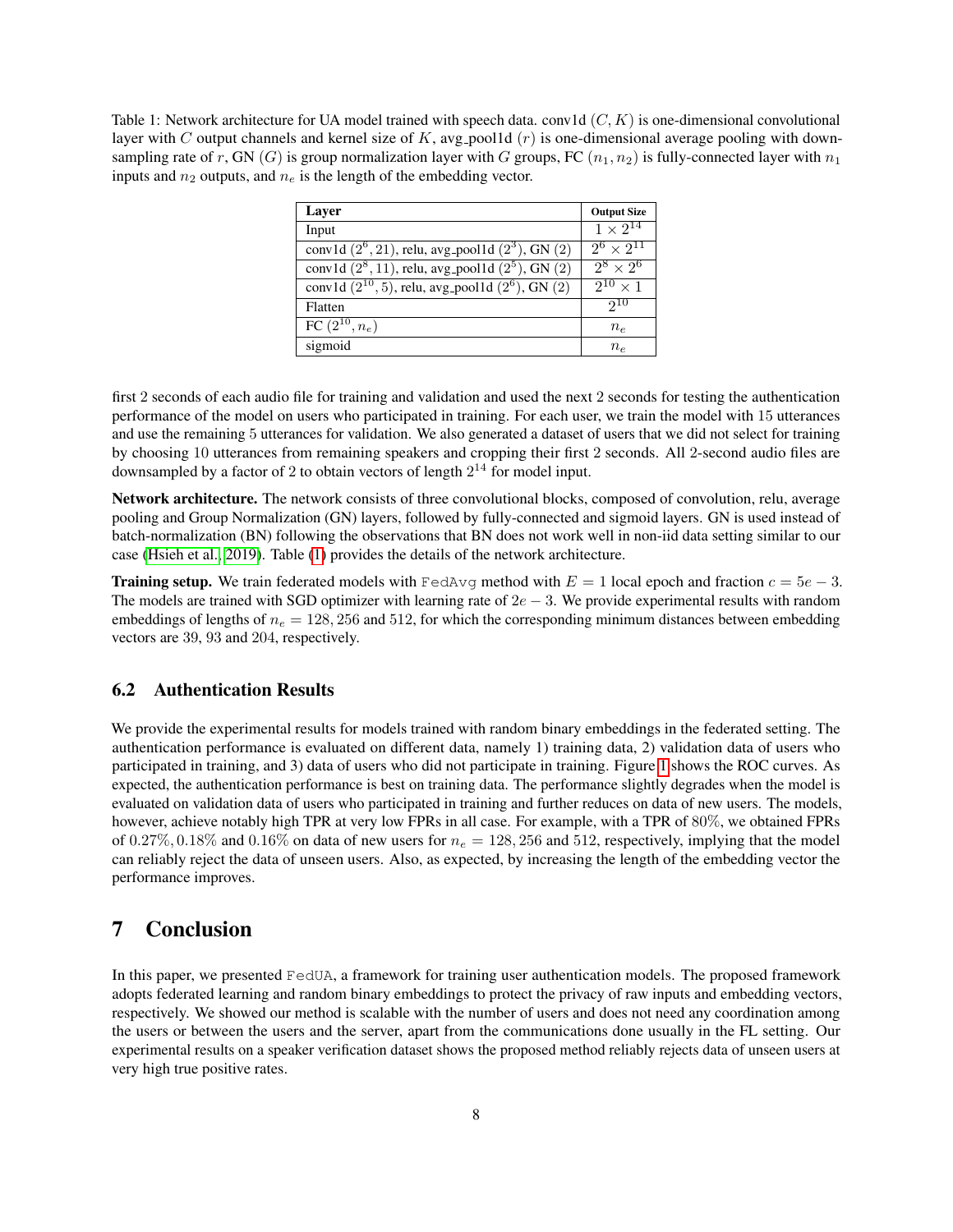<span id="page-8-10"></span>

Figure 1: ROC curves for models trained with random binary embeddings in federated setting. The models are trained with data of 658 users (out of 1, 251 users) of the VoxCeleb dataset [\(Nagrani et al., 2017\)](#page-9-7). The figures show TPR vs FPR for embedding vectors with different lengths of  $n_e = 128, 256$  and 512. The authentication performance of the models are evaluated on different data, namely 1) training data, 2) validation data of users who participated in training, and 3) data of users who did not participate in training. As can be seen, the models achieve high TPR at very low FPRs in all case. For instance, with TPR=80%, we obtained FPR=0.27%, 0.18% and 0.16% on data of new users for  $n_e = 128,256$  and 512, respectively. Also, as expected, by increasing the length of the embedding vector the performance improves.

The proposed approach of choosing fixed random binary vectors enables training the model with highly separable embeddings, but does not take into account the characteristics of users' data, e.g., age, gender or accent in speech inputs. In future work, we plan to extend the proposed method to adaptively update the embedding vectors during the training in a privacy-preserving way.

# References

- <span id="page-8-7"></span>Apple. *Designing for privacy (video and slide deck). Apple WWDC*, 2019. [https://developer.apple.com/videos/](https://developer.apple.com/videos/play/wwdc2019/708) [play/wwdc2019/708](https://developer.apple.com/videos/play/wwdc2019/708).
- <span id="page-8-1"></span>Biggio, B., Nelson, B., and Laskov, P. Poisoning attacks against support vector machines. *arXiv preprint arXiv:1206.6389*, 2012.
- <span id="page-8-2"></span>Biggio, B., Corona, I., Maiorca, D., Nelson, B., Šrndić, N., Laskov, P., Giacinto, G., and Roli, F. Evasion attacks against machine learning at test time. In *Joint European conference on machine learning and knowledge discovery in databases*. Springer, 2013.
- <span id="page-8-5"></span>Bonawitz, K., Ivanov, V., Kreuter, B., Marcedone, A., McMahan, H. B., Patel, S., Ramage, D., Segal, A., and Seth, K. Practical secure aggregation for privacy-preserving machine learning. In *Proceedings of the 2017 ACM SIGSAC Conference on Computer and Communications Security*, 2017.
- <span id="page-8-6"></span>Brisimi, T. S., Chen, R., Mela, T., Olshevsky, A., Paschalidis, I. C., and Shi, W. Federated learning of predictive models from federated electronic health records. *International journal of medical informatics*, 2018.
- <span id="page-8-0"></span>Cao, K. and Jain, A. K. Automated latent fingerprint recognition. *IEEE transactions on pattern analysis and machine intelligence*, 2018.
- <span id="page-8-4"></span>Carlini, N. and Wagner, D. Towards evaluating the robustness of neural networks. In *2017 ieee symposium on security and privacy (sp)*. IEEE, 2017.
- <span id="page-8-8"></span>Dietterich, T. G. and Bakiri, G. Error-correcting output codes: A general method for improving multiclass inductive learning programs. In *AAAI*, 1991.
- <span id="page-8-9"></span>Dietterich, T. G. and Bakiri, G. Solving multiclass learning problems via error-correcting output codes. *Journal of artificial intelligence research*, 1994.
- <span id="page-8-3"></span>Hard, A., Rao, K., Mathews, R., Ramaswamy, S., Beaufays, F., Augenstein, S., Eichner, H., Kiddon, C., and Ramage, D. Federated learning for mobile keyboard prediction. *arXiv preprint arXiv:1811.03604*, 2018.